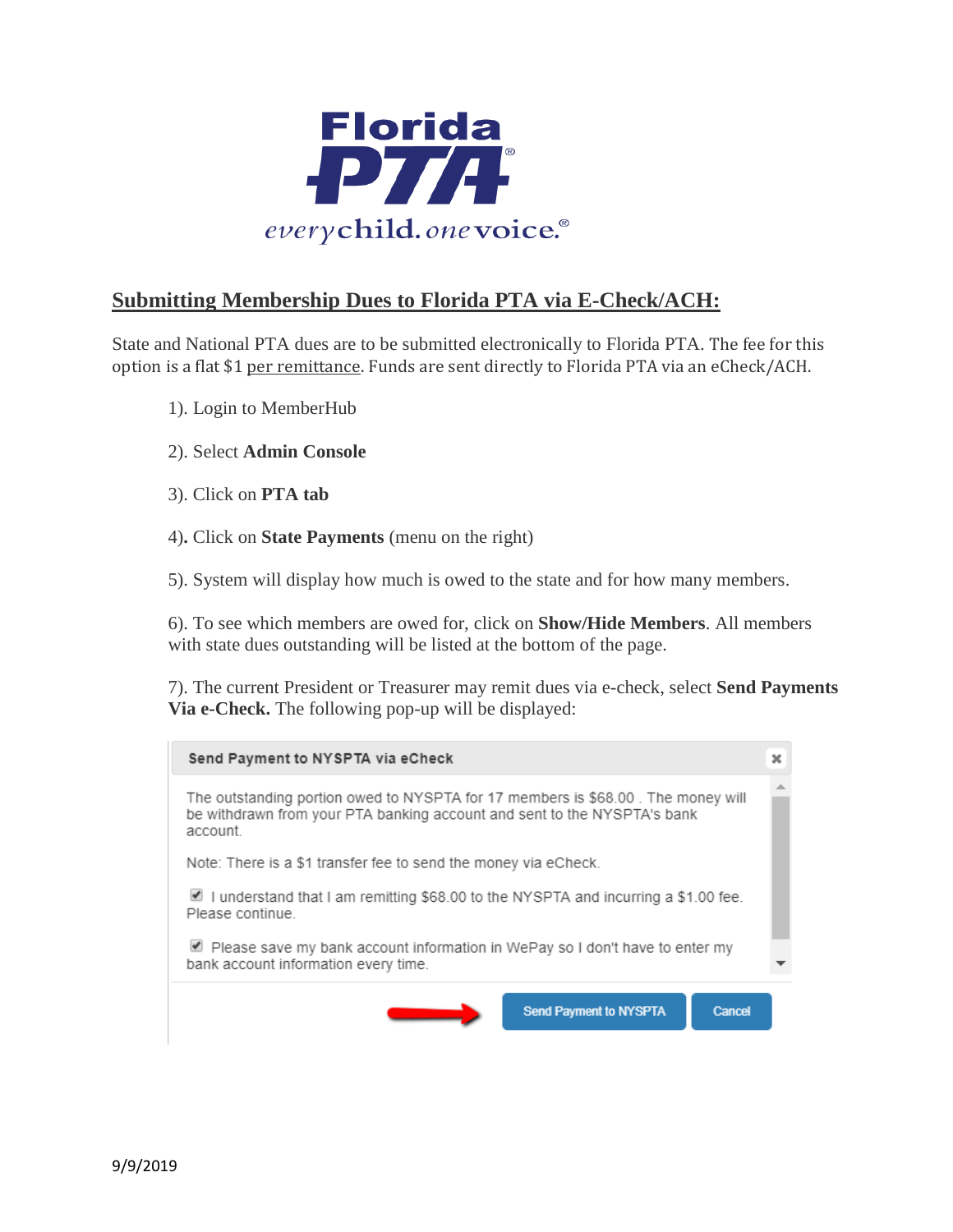8). Check both check boxes to activate the **Send Payment to FLPTA** button. If they are both checked and the box is still grayed out, un-check the top check box and re-check it to make the box live.

Note: If your button is not 'live' and you are the president or treasurer there are a few things to check. First. go to the **Admin Console> PTA tab> Officers** and verify that you are listed as the current year officer (2019-2020) and not last year's officer (2018-2019). If you are listed as a past officer, you will need to add yourself as a new officer for the 2018-2019 year. You cannot update or delete 2018-2019 officers after June 30th due to state record keeping needs. If you are listed as a current officer the next step would be to verify you are logged in with the email listed on the 2019-2020 officer profile. If you are not, you will need to logout and login again with the email on the officer profile.

9). A pop-up from WePay is displayed. If you do not get a pop-up, check your Google Chrome settings to make sure pop-ups are not disabled.



10). If your PTA utilizes online banking: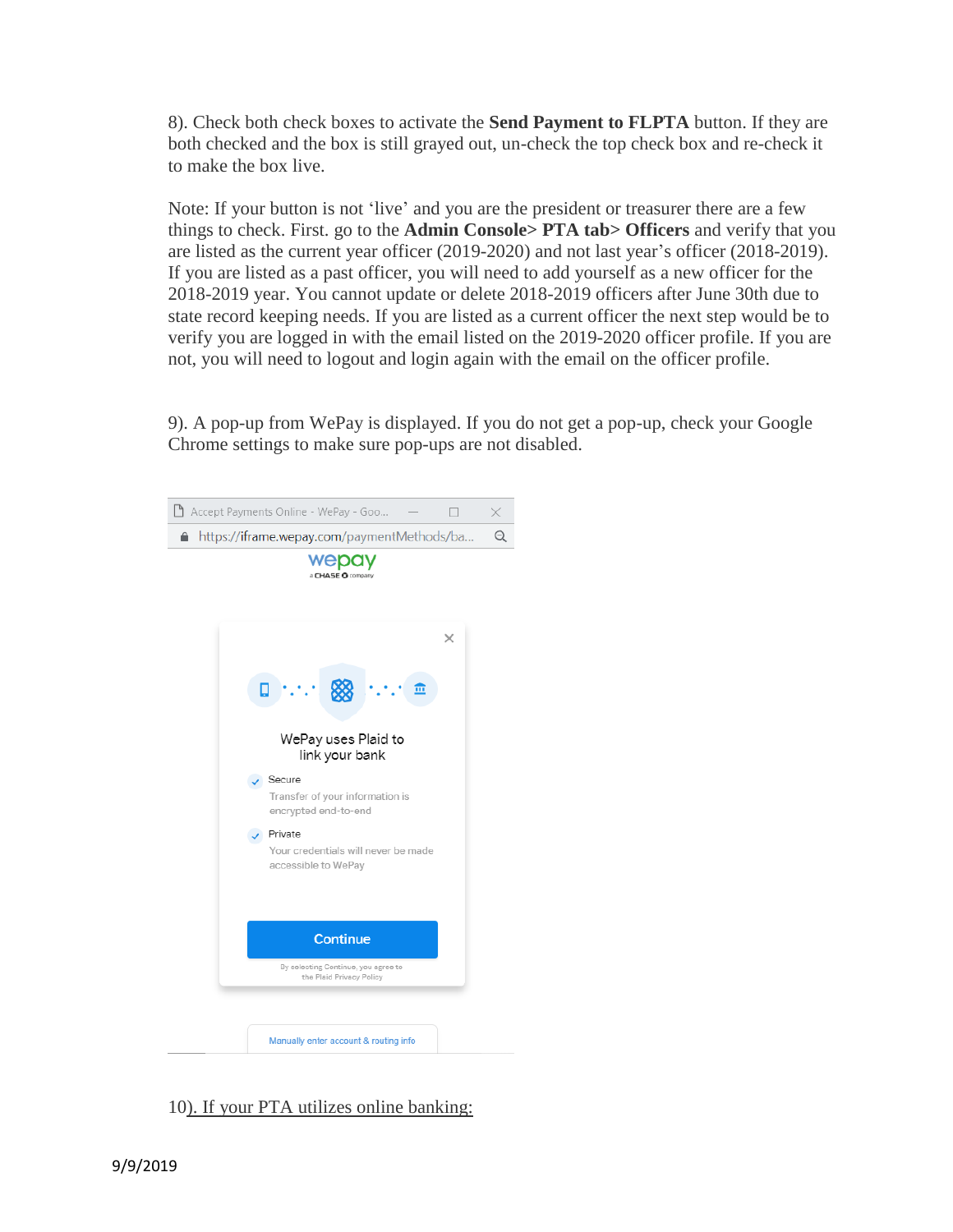- Hit **Continue**
- Search for your bank
- Enter your online banking user name and password. If you are getting an error that the login credentials are incorrect go back and check if your bank has a business integration with WePay. For example, logins for TD Bank Business Direct with not work if you are in the regular TB Bank option. You have to choose the business option.
- Once logged-in, a list of your active online banking accounts should be displayed.
- Select the account to use to pay this and all future payments from
- **Continue**
- Verify the bank information displayed and complete the process.
- Once completed, a confirmation number should be displayed on the MemberHub state payments screen. Your payment has now been sent to the state.

| $\times$<br>$\leftarrow$<br>$\rightarrow$ | △ https://nyspta-misctesting.memberhub.com/orgs/8408/pta/units/8408                    |                        |                                        |      | $\Theta$ |        |  |
|-------------------------------------------|----------------------------------------------------------------------------------------|------------------------|----------------------------------------|------|----------|--------|--|
| <b>III</b> Apps                           | For quick access, place your bookmarks here on the bookmarks bar. Import bookmarks now |                        |                                        |      |          |        |  |
|                                           | Join Hubs My Dashboard Main Calendar Directory<br>My Hubs                              |                        | Admin Console                          | Matt |          |        |  |
|                                           |                                                                                        |                        |                                        |      |          |        |  |
|                                           |                                                                                        |                        |                                        |      |          |        |  |
|                                           |                                                                                        |                        |                                        |      |          |        |  |
|                                           |                                                                                        |                        |                                        |      |          |        |  |
| Misc TESTING Unit Admin Console           |                                                                                        |                        |                                        |      |          |        |  |
|                                           | SponsorShare GiftCrowd<br><b>PTA</b><br>People<br>Site Joins Settings<br><b>Hubs</b>   | <b>Store Admin</b>     |                                        |      |          |        |  |
|                                           | <b>State Payments</b>                                                                  | State Payments History | <b>PTA Pages</b>                       |      |          |        |  |
|                                           | Your State Dues payment has been processed with confirmation# 991464126                | Officers               |                                        |      |          |        |  |
|                                           |                                                                                        |                        | <b>Unit Data</b><br><b>Members</b>     |      |          |        |  |
|                                           |                                                                                        |                        | <b>Bylaws Information</b>              |      |          |        |  |
|                                           | Send Payment via eCheck                                                                |                        | File 990 Confirmations                 |      |          |        |  |
|                                           |                                                                                        |                        | <b>State Payments</b>                  |      |          |        |  |
| Waiting for cache                         |                                                                                        |                        | PTA Leadership Training                |      |          | 7 Help |  |
|                                           |                                                                                        |                        | Watch the national PTA training videos |      |          |        |  |

11). If your PTA does not utilize online banking (or WePay does not have an integration with your bank), you will have to manually confirm the account. FYI - When entering the bank information manually, WePay will make two small deposits in your PTA's bank account, which you will need to confirm to verify your account. Once you have done that, your ACH payment will be released.

To manually enter the bank information:

At the WePay pop-up, click on **Manually enter account and routing info**.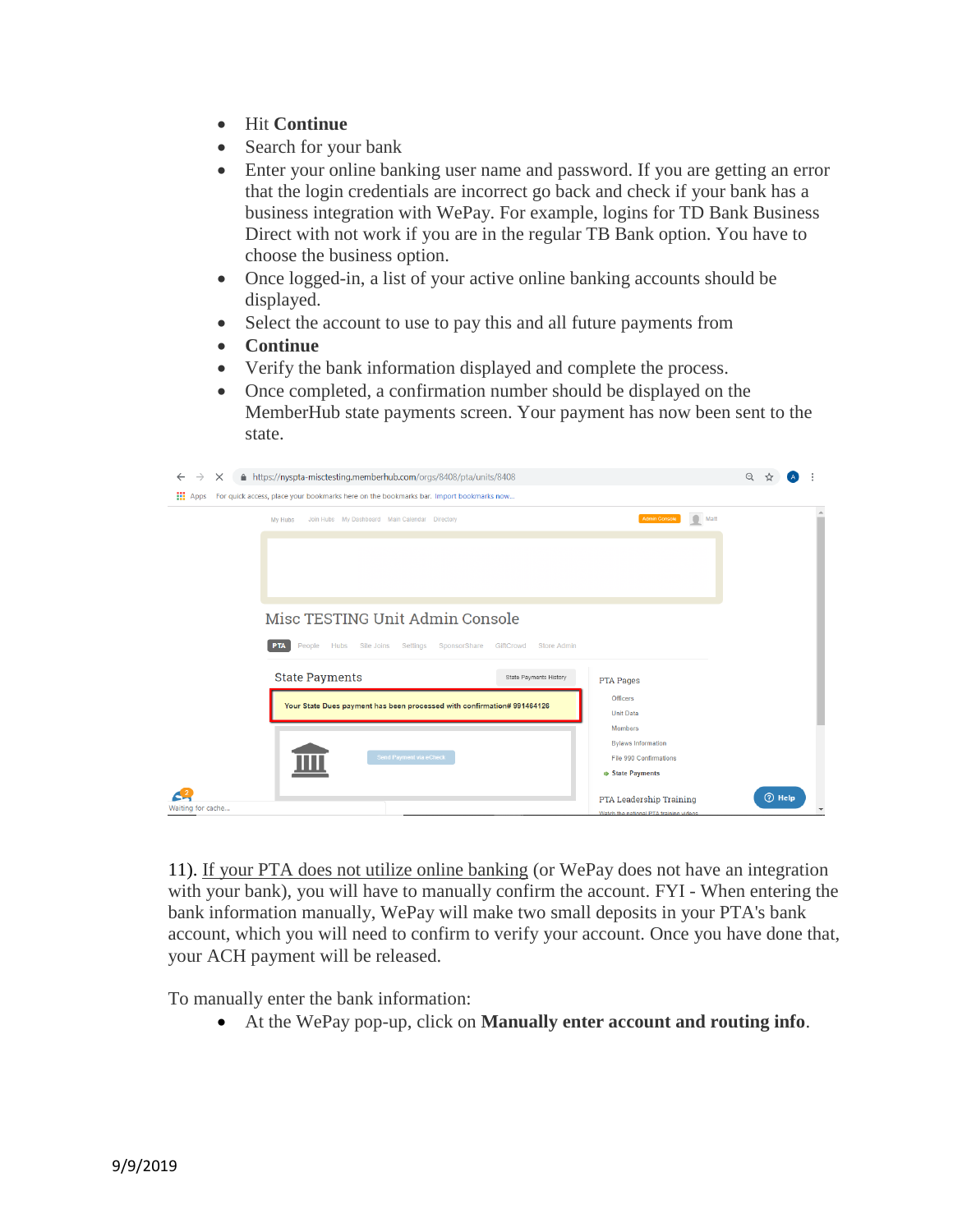

- Fill out the form in its entirety. If it is not accepting the bank name, the bank may have a special character in the name. For example, for M&T Bank, enter M and T.
- Select **Authorize Account**
- Displayed message: *WePay is going to make two small micro deposits into your bank account in 1-2 business days.* WePay will also send you an email with a link to enter the micro deposits. If you do not receive this email please check your spam.
- Click the link in the email and log in to confirm the amounts.
- **Continue**
- A confirmation number for the payment is displayed. Note: your payment will not be sent until you confirm your micro deposits. If you do not get the micro deposits it is likely something you entered when you confirmed the account was incorrect. Please confirm it again. If you do not get the deposits the second time please reach out to MemberHub support.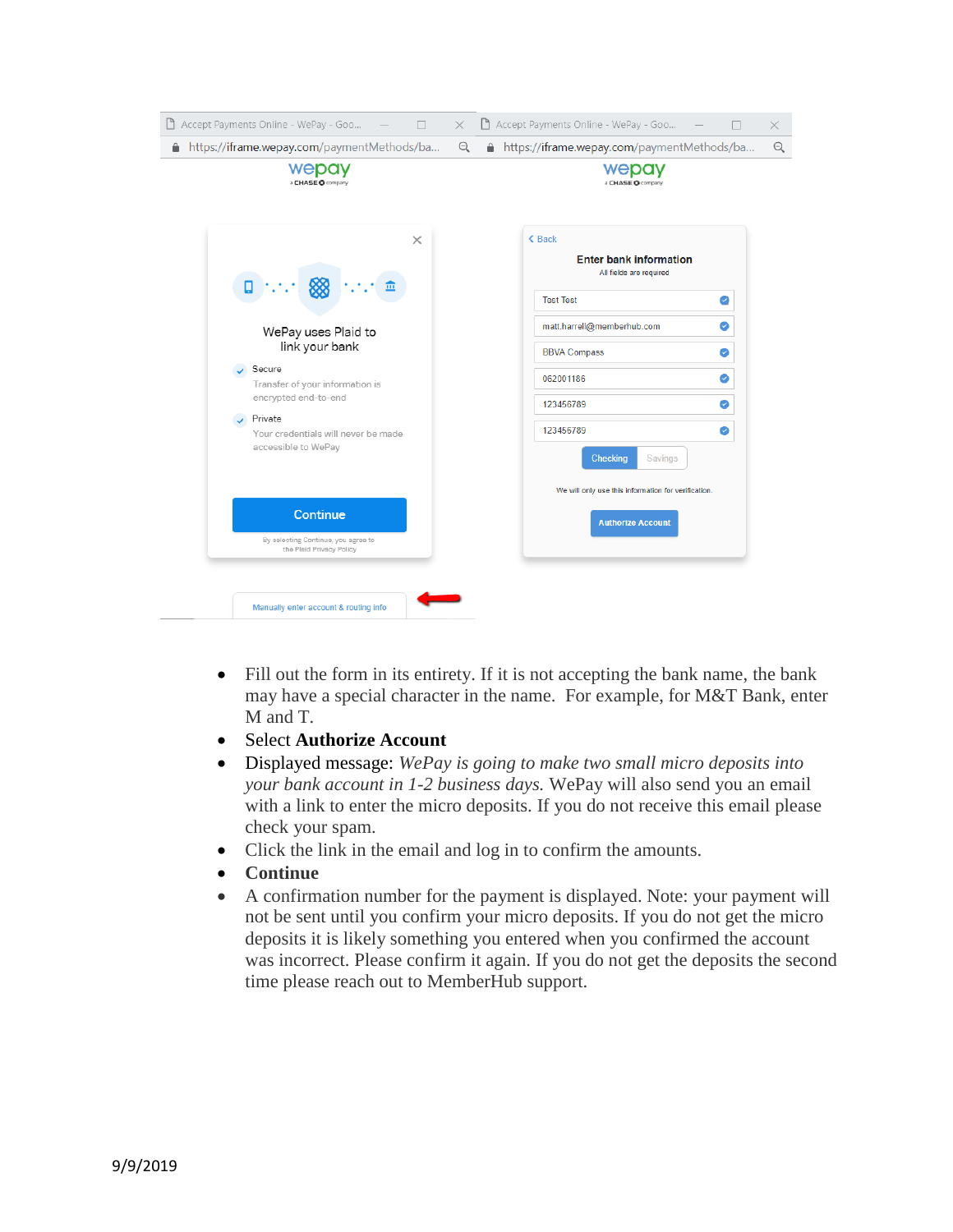| $\times$<br>$\rightarrow$<br>$\leftarrow$ | △ https://nyspta-misctesting.memberhub.com/orgs/8408/pta/units/8408                    |                                 |                                                                                                       | $\Theta$ |        |  |  |
|-------------------------------------------|----------------------------------------------------------------------------------------|---------------------------------|-------------------------------------------------------------------------------------------------------|----------|--------|--|--|
| m<br>Apps                                 | For quick access, place your bookmarks here on the bookmarks bar. Import bookmarks now |                                 |                                                                                                       |          |        |  |  |
|                                           | Join Hubs My Dashboard Main Calendar Directory<br>My Hubs                              |                                 | $\qquad \qquad \blacksquare$<br>Matt<br><b>Admin Console</b>                                          |          |        |  |  |
|                                           |                                                                                        |                                 |                                                                                                       |          |        |  |  |
|                                           |                                                                                        |                                 |                                                                                                       |          |        |  |  |
|                                           | Misc TESTING Unit Admin Console                                                        |                                 |                                                                                                       |          |        |  |  |
|                                           | People<br><b>PTA</b><br><b>Hubs</b><br>Site Joins<br>Settings<br>SponsorShare          | GiftCrowd<br><b>Store Admin</b> |                                                                                                       |          |        |  |  |
|                                           | <b>State Payments</b>                                                                  | State Payments History          | <b>PTA Pages</b>                                                                                      |          |        |  |  |
|                                           | Your State Dues payment has been processed with confirmation# 991464126                |                                 | Officers<br><b>Unit Data</b>                                                                          |          |        |  |  |
|                                           | Send Payment via eCheck                                                                |                                 | <b>Members</b><br><b>Bylaws Information</b><br><b>File 990 Confirmations</b><br><b>State Payments</b> |          |        |  |  |
| Waiting for cache                         |                                                                                        |                                 | <b>PTA Leadership Training</b><br>Watch the national PTA training videos                              |          | 7 Help |  |  |

• The account is now set-up. You only have to confirm the bank account on the first payment. Each additional payment only requires you to press the button to **Send the Payment.**

12). Once the eCheck is sent, a breakdown of all payments is available under **State Payments History** button.

## Information regarding 'Advanced Access Code':

When using the WePay pop-up to send an eCheck state payment, you may get to a point where you're prompted to enter an 'Advanced Access Code.' This is an extra security measure that some banks use on their accounts in order to generate online transactions.

For example, Wells Fargo offers a feature called **[Advanced Access](https://www.wellsfargo.com/privacy-security/advanced-access/)**. According to Wells Fargo: When conducting online or mobile banking, Wells Fargo may sometimes prompt you to request an 'access code' to perform certain transactions or access sensitive information.

Please be aware of this setting with your bank and work directly with your bank on your 'Advanced Access' settings.

If logging into your bank through the WePay ACH popup continues to be a challenge just follow the screenshots noted on MemberHub website tutorial [\(https://support.memberhub.com/hc/en](https://support.memberhub.com/hc/en-us/articles/360006895253-How-to-pay-your-state-dues-in-MemberHub)[us/articles/360006895253-How-to-pay-your-state-dues-in-MemberHub\)](https://support.memberhub.com/hc/en-us/articles/360006895253-How-to-pay-your-state-dues-in-MemberHub) to manually enter your bank account and routing information.